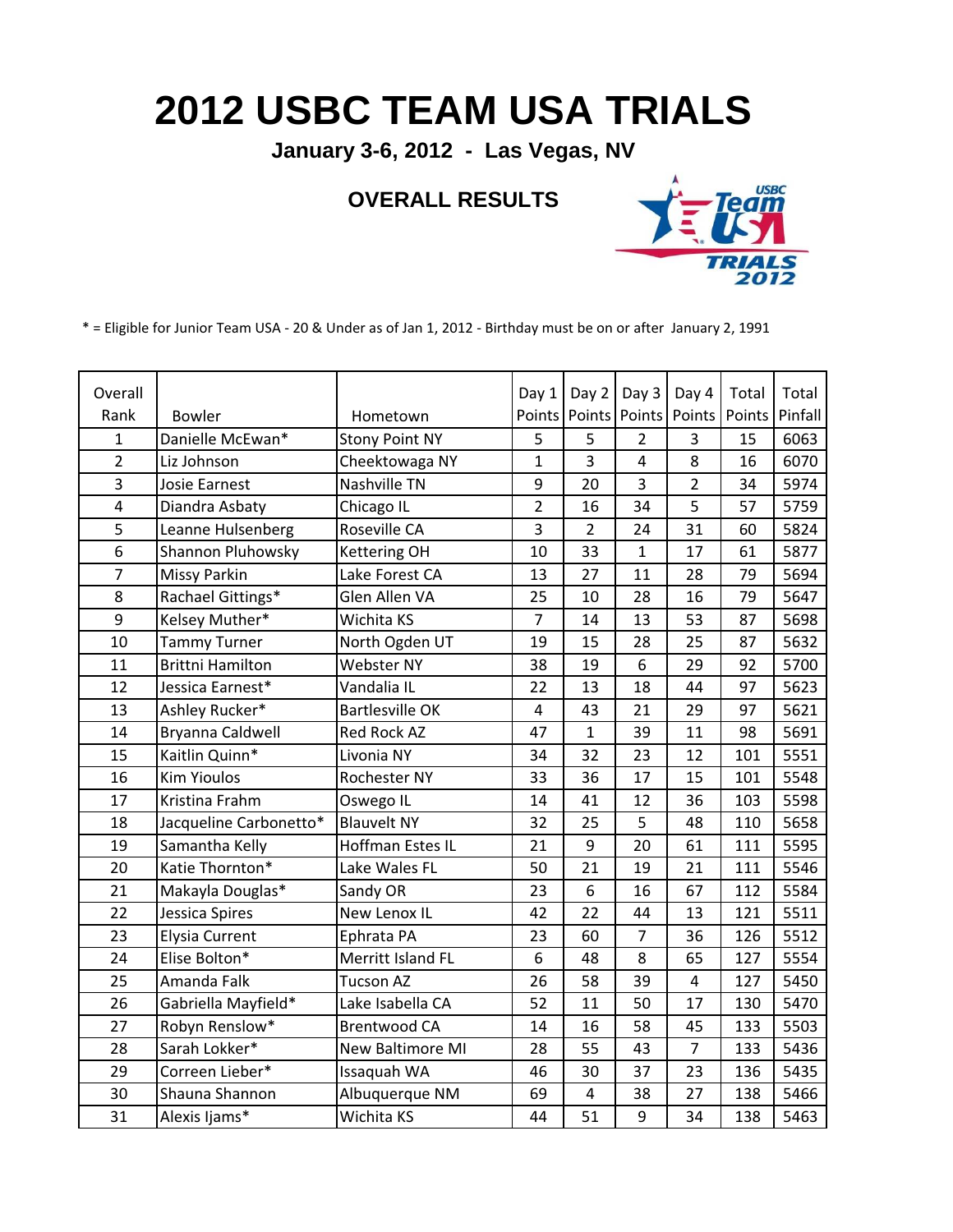| 32 | Samantha Hesley        | <b>Wellington FL</b> | 76 | 31 | 24 | 14           | 145 | 5370 |
|----|------------------------|----------------------|----|----|----|--------------|-----|------|
| 33 | Sydney Brummett*       | Fort Wayne IN        | 58 | 35 | 47 | 6            | 146 | 5394 |
| 34 | Erin McCarthy          | Omaha NE             | 41 | 57 | 31 | 21           | 150 | 5365 |
| 35 | Holly Harris*          | Long Prairie MN      | 10 | 52 | 42 | 51           | 155 | 5433 |
| 36 | Addileen Pointer       | <b>Highland MI</b>   | 28 | 44 | 59 | 24           | 155 | 5334 |
| 37 | Leea Haworth*          | Tumwater WA          | 70 | 18 | 15 | 54           | 157 | 5433 |
| 38 | <b>Kim Carper</b>      | Fort Ripley MN       | 10 | 34 | 55 | 59           | 158 | 5396 |
| 39 | Annamarie Groce*       | Kernersville NC      | 35 | 7  | 54 | 64           | 160 | 5406 |
| 40 | <b>Ashly Galante</b>   | Palm Habor FL        | 18 | 26 | 56 | 62           | 162 | 5414 |
| 41 | Nicole Parkhurst*      | Utica NY             | 31 | 28 | 62 | 42           | 163 | 5353 |
| 42 | Natalie Jimenez*       | Rowland Heights CA   | 67 | 71 | 24 | $\mathbf{1}$ | 163 | 5351 |
| 43 | Sara DiScioscia        | Hampton VA           | 79 | 49 | 10 | 25           | 163 | 5296 |
| 44 | Catherine Rawsthorne*  | Federal Way WA       | 62 | 23 | 60 | 19           | 164 | 5319 |
| 45 | Kristina Mickelson     | <b>Bellevue NE</b>   | 47 | 24 | 62 | 33           | 166 | 5333 |
| 46 | Brittany Hillman*      | Pleasanton CA        | 17 | 47 | 70 | 35           | 169 | 5313 |
| 47 | Brandi Branka          | Momence IL           | 59 | 45 | 47 | 20           | 171 | 5303 |
| 48 | Michelle Hunzaker*     | Cary NC              | 49 | 40 | 72 | 10           | 171 | 5273 |
| 49 | Suzana Signaigo        | Wichita KS           | 16 | 53 | 69 | 46           | 184 | 5295 |
| 50 | Brittani Scruggs-barbe | Pikeville KY         | 8  | 74 | 33 | 70           | 185 | 5216 |
| 51 | Amanda Fry*            | Antelope CA          | 28 | 37 | 66 | 55           | 186 | 5269 |
| 52 | <b>Hilary Aycock</b>   | Raleigh NC           | 45 | 56 | 77 | 8            | 186 | 5197 |
| 53 | Nicole Trudell*        | Coventry RI          | 20 | 54 | 51 | 63           | 188 | 5299 |
| 54 | T'nia Falbo            | Greensburg PA        | 51 | 29 | 62 | 49           | 191 | 5254 |
| 55 | Lisa Macallister       | Kemp TX              | 27 | 64 | 45 | 58           | 194 | 5259 |
| 56 | <b>Brandy Silva</b>    | Albuquerque NM       | 64 | 49 | 46 | 40           | 199 | 5229 |
| 57 | Megan Buja*            | Rockford IL          | 57 | 8  | 57 | 78           | 200 | 5147 |
| 58 | Kaitlin Mayall*        | Chula Vista CA       | 63 | 46 | 52 | 40           | 201 | 5230 |
| 59 | Talia St_angelo        | Temple City CA       | 74 | 12 | 49 | 68           | 203 | 5225 |
| 60 | Kara Richard*          | Tecumseh MI          | 36 | 39 | 73 | 55           | 203 | 5182 |
| 61 | Christina Halen*       | Kennesaw GA          | 56 | 59 | 32 | 57           | 204 | 5217 |
| 62 | Kalyn Washburn         | <b>Tucson AZ</b>     | 53 | 75 | 27 | 50           | 205 | 5145 |
| 63 | Kimi Davidson*         | Irving TX            | 54 | 65 | 39 | 51           | 209 | 5207 |
| 64 | <b>Courtney Varin</b>  | West Warwick RI      | 43 | 71 | 30 | 66           | 210 | 5146 |
| 65 | Ashley Dunn*           | Palmdale CA          | 39 | 63 | 71 | 38           | 211 | 5143 |
| 66 | Christina Brown*       | Vacaville CA         | 61 | 67 | 14 | 71           | 213 | 5130 |
| 67 | Kayla Johnson-WD       | Washington IL        | 40 | 42 | 53 | 79           | 214 | 4447 |
| 68 | Emily Huddleston*      | Omaha NE             | 68 | 69 | 35 | 47           | 219 | 5122 |
| 69 | Karlie Loop*           | Menifee CA           | 55 | 70 | 22 | 73           | 220 | 5066 |
| 70 | Natalie Goodman*       | O'Fallon IL          | 64 | 62 | 67 | 32           | 225 | 5093 |
| 71 | Marissa Martinek       | Albany NY            | 74 | 61 | 68 | 38           | 241 | 5037 |
| 72 | Shelly Goodwin*        | Palm City FL         | 73 | 68 | 61 | 43           | 245 | 5004 |
| 73 | Brandi Stephens*       | Lahoma OK            | 71 | 38 | 78 | 59           | 246 | 5000 |
| 74 | Catherine Mullen*      | Kissimmee FL         | 78 | 77 | 36 | 74           | 265 | 4767 |
| 75 | Courtney Schultz*      | Hacienda Heights CA  | 37 | 78 | 76 | 77           | 268 | 4731 |
| 76 | Melissa Lachanski*     | Albany NY            | 59 | 66 | 75 | 69           | 269 | 4917 |
| 77 | Amy Chirico            | Hazleton PA          | 72 | 73 | 74 | 72           | 291 | 4753 |
| 78 | Kayla Endicott         | Hutto TX             | 77 | 76 | 62 | 76           | 291 | 4695 |